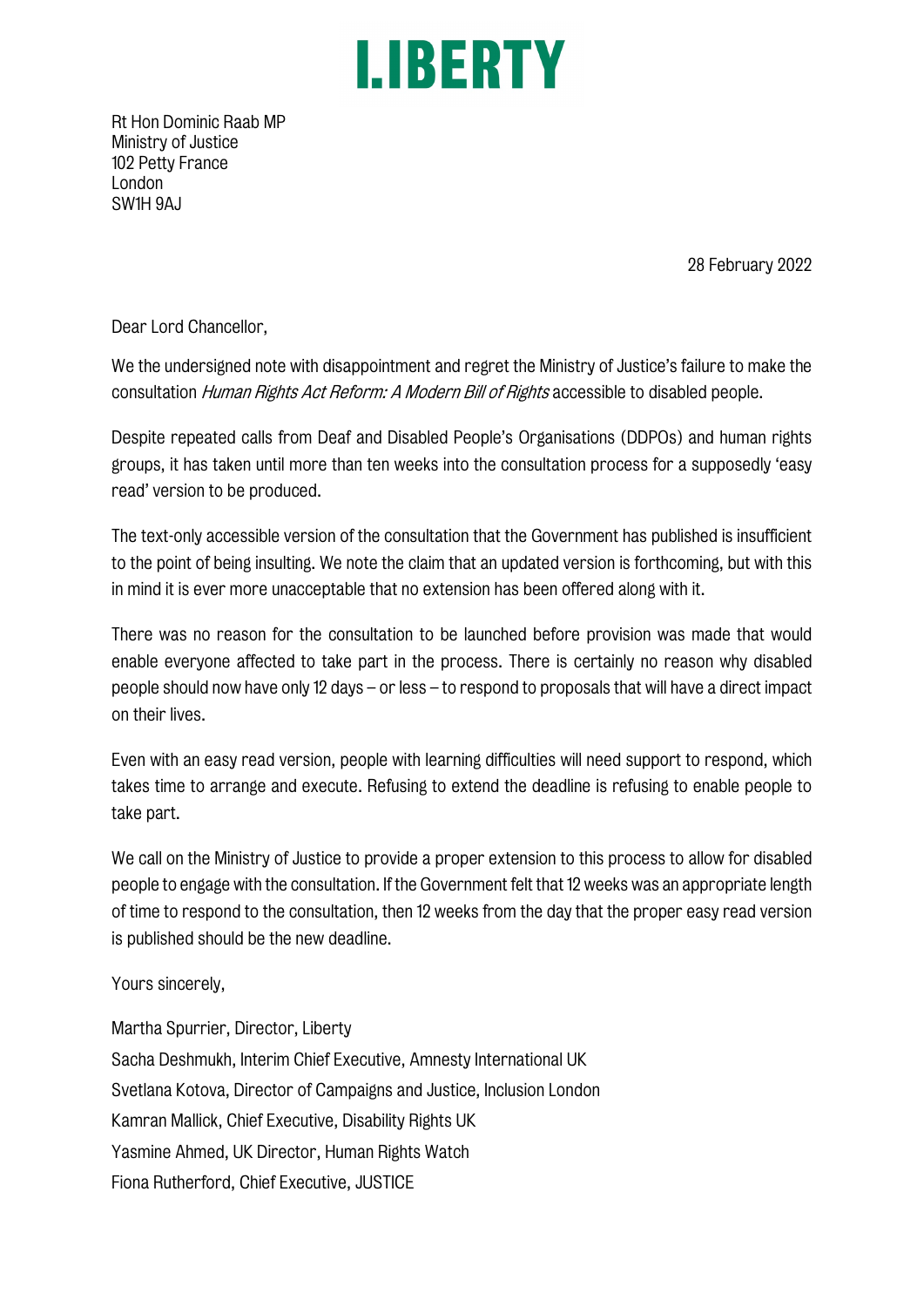## I. BERTY

Andrew Lee, Director, People First Self-Advocacy Vicki Nash, Head of Policy, Campaigns and Public Affairs, Mind Christina McAnea, General Secretary, UNISON Moira Tasker, Chief Executive, Inclusion Scotland Tressa Burke, CEO, Glasgow Disability Alliance Caroline Collier, CEO, Inclusion Barnet Bella Sankey, Director, Detention Action Emma Vogelmann, Lead Policy Advisor, Scope Morven Brooks, CEO, Disability Equality Scotland David Buxton, Chair, British Deaf Association Andrea Simon, Director, End Violence Against Women Coalition Gisela Valle, Director, Latin American Women's Rights Service Oliver Robertson, Head of Witness and Worship, Quakers in Britain Sara Redmond, Chief Officer - Development, The Health and Social Care Alliance Scotland (the ALLIANCE) Tom Brake, Director, Unlock Democracy Aswini Weereratne, Chair, Human Rights Lawyers Association David Buxton, Chief Executive, Action on Disability Lynne Turnbull, Chief Executive Officer, Disability Positive Amanda Casson Webb, Joint Chief Executive, Royal Association for Deaf people (RAD) Liz Reason, Chair, Executive, Green Party of England & Wales Kerry Smith, CEO, Helen Bamber Foundation/Asylum Aid Satbir Singh, Chief Executive, JCWI Silkie Carlo, Director, Big Brother Watch Sara Ogilvie, Director of Policy, Rights and Advocacy, Child Poverty Action Group Mhairi Snowden, Director, Human Rights Consortium Scotland Ruth Smeeth, CEO, Index on Censorship Mark Harrison, Steering Group Member, Reclaiming Our Futures Alliance (ROFA) Ariane Adam, Legal Director, Public Law Project Charlie McMillan, Chief Executive, Scottish Commission for People with Learning Disabilities Lyn Pornaro, Chief Executive Officer, Lothian Centre for Inclusive Living Juliet Harris, Director, Together (Scottish Alliance for Children's Rights) Estelle du Boulay, Director, Rights of Women Catherine Hale, Director, Chronic Illness Inclusion Emily Morton, Chief Executive, Disability Sheffield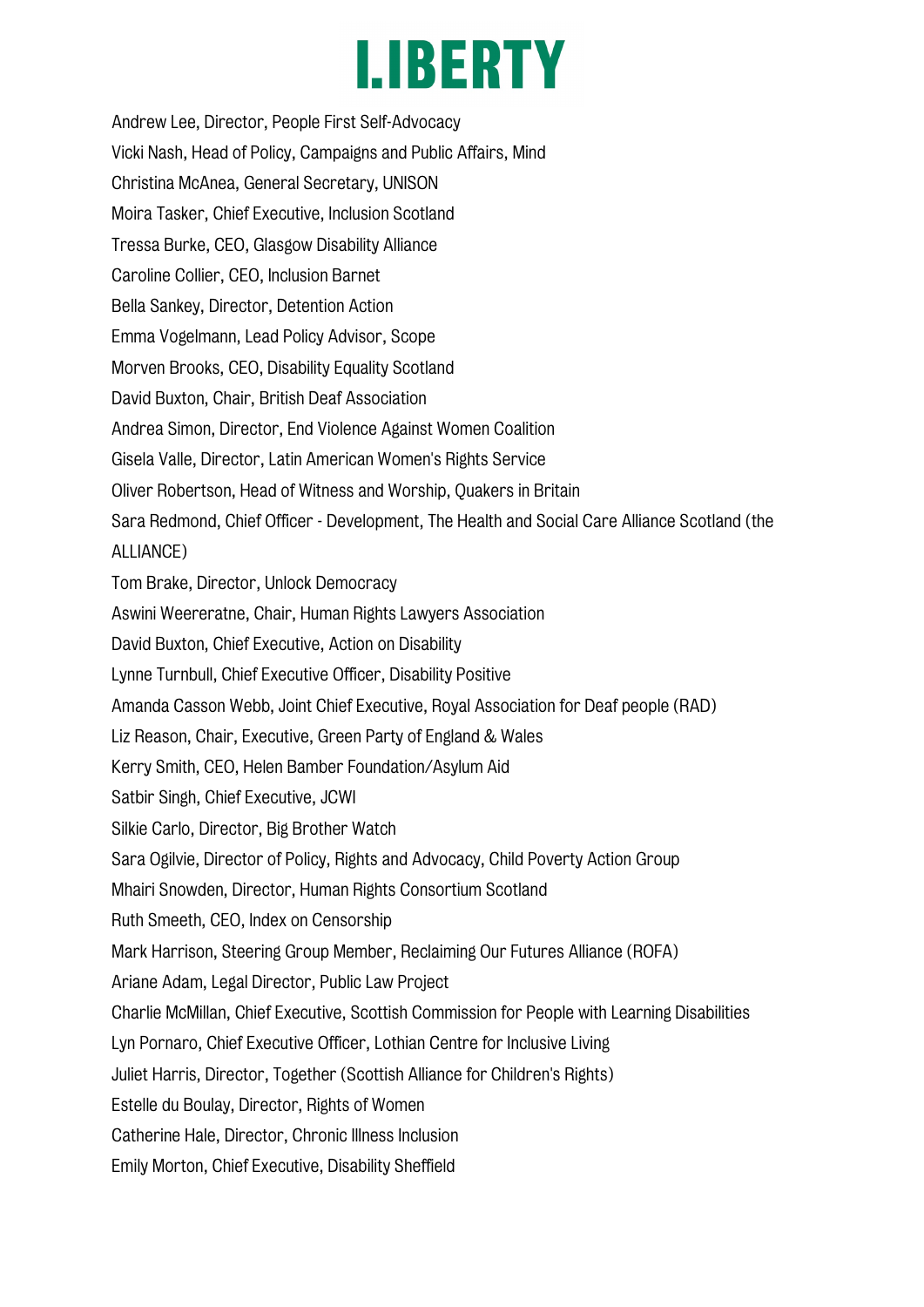### **I.IBERTY**

Andrew Copson, Chief Executive, Humanists UK Peter Wieltschnig, Policy & Networks Officer, Focus on Labour Exploitation (FLEX) Nicole Francis, Chief Executive, The Immigration Law Practitioners' Association Hannah Ward, Director of Policy and Communications, National AIDS Trust David Cutler, Director, Baring Foundation Sophie McCann, Advocacy Officer, Médecins Sans Frontières Helen Jones, Steering Group Chair, York Disability Rights Forum Katrina Ffrench, Director, UNJUST C.I.C Fizza Qureshi, CEO, Migrants' Rights Network Jamie Burton, Chair, Just Fair Margaret Griffiths, Executive Council Member, Greater Manchester Coalition of Disabled People Housing Working Group Andy Greene, Steering Group Member, DPAC Jennifer Jones, Co-founder, DPAC Sheffield Carolyne Willow, Director, Article 39 Jayne Bell, Deputy CEO, Carers Federation Kevin Drugan, Chief Executive, Glasgow Centre for Inclusive Living Lui Asquith, Director of Legal & Policy, Mermaids Rowan Earle, Advocacy Coordinator, Real DPO Leanne Devine, Assistant Director - Legal Services & Acting Assistant Director - Policy, Public Affairs & Research, Shelter Tim Naor Hilton, CEO, Refugee Action Chris Jones, Director, Statewatch Kathryn Bole, Chair of Trustees, Suffolk Coalition of Disabled People Laura J Welti, Chief Officer, Bristol Disability Equality Forum Phil Stevens, Chief Executive, Disability Action Haringey Sarifa Patel, Co-Chair, Disability Rep Forum Gemma McKeown, Solicitor, Committee on the Administration of Justice (CAJ) Brian Dikoff, Legal Organiser, Migrants Organise Rupert Skilbeck, Director, REDRESS Alan Benson MBE, Co Chair, Transport for All Anne Pridmore, Chair, Being the Boss Isobel Ingham-Barrow, CEO, Community Policy Forum Natasha Fox, Chief Officer, Advocacy West Wales Simon Barrow, Director, Ekklesia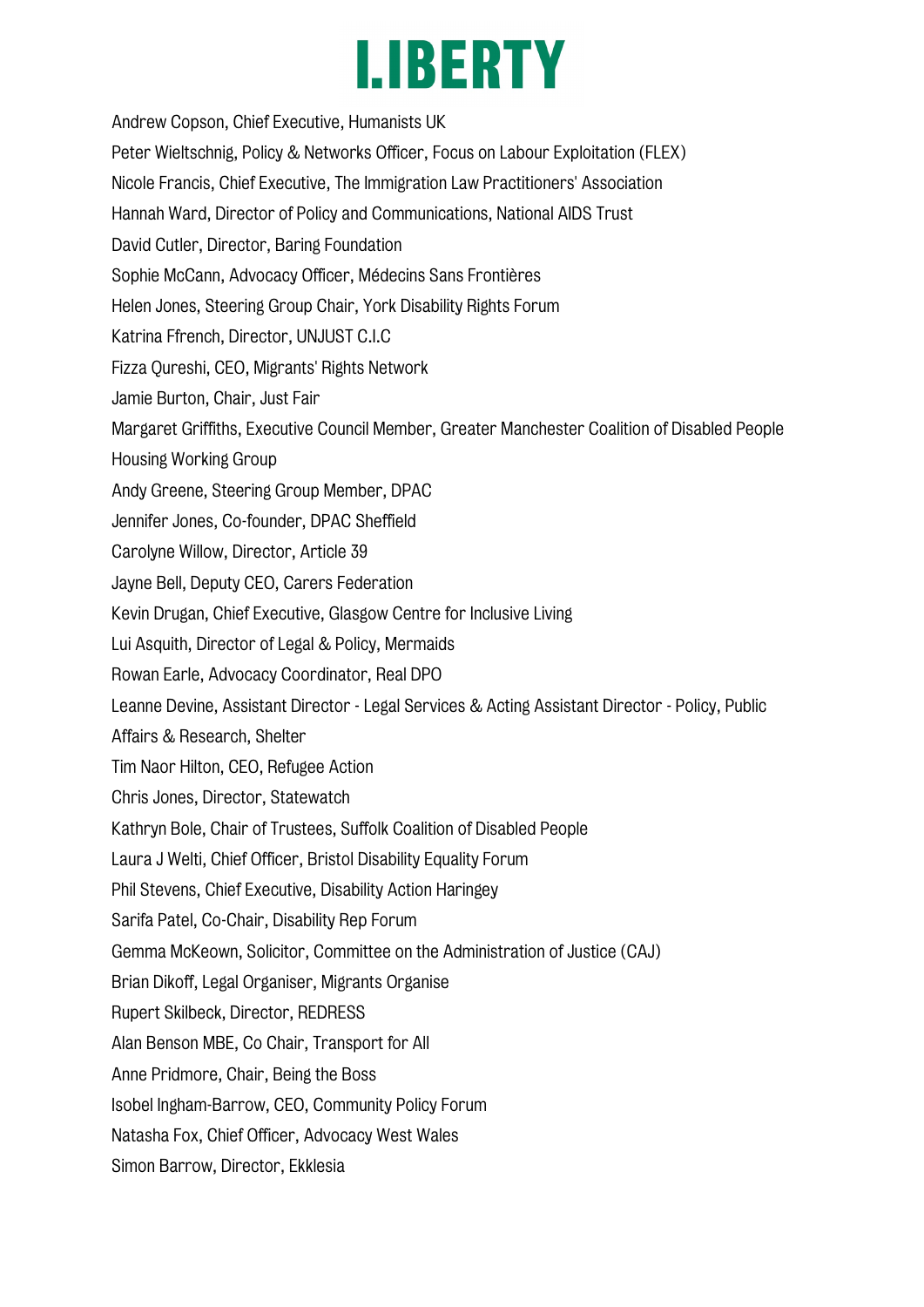### LIBERTY

Karen Chandler, Chief Officer, Pembrokeshire People First Jamie Peters, Interim Director of Campaigning Impact, Friends of the Earth England, Wales and Northern Ireland David Quarmby, Chairperson, Kirklees Visual Impairment Network Nimrod Ben-Cnaan, Head of Policy and Profile, Law Centres Network Mark Day, Head of Policy and Communications, Prison Reform Trust Christine Stuart, Disability Champion, RBK Darryl Smith, Programme Lead, Equality Together Louise Weldon, CEO, Harrow Association of Disabled People Karen Parry, Chief Executive, Inclusion North CIC Anne Novis MBE, Greenwich Disabled People Against Cuts Mrs Joanne M Munn, Chief Executive Officer, Bromley Experts by Experience Annie Viswanathan, Director, Bail for Immigration Detainees Richard Boggie, Development Manager, Difference North East Sophie Fournel, CEO, Centre for Independent Living Kent Luke Tanner, Founder, Growth & Strategy lead of Equal Care London, Equal Care Cooperative Kush Kanodia, Non-Executive Director, NHS Jacob Smith, UK Accountability Officer, Rights & Security International Sam Smith, CEO, C-Change Scotland Marie-Antoinette Mighty, Chair of Disabled Colleagues Network, Bristol city council Vin West MBE, Chair, Arfon Access Group Ravi Low-Beer, Legal Adviser, Asylum Support Appeals Project Sarah Wheatley, Learning and Development Manager, Connect in the North Suzi Henderson, CEO, Cloverleaf Advocacy Marsh Stitchman, Projects Director, Lewisham Speaking Up Mark Delacour, Director of External Affairs, METRO Charity Peter Sands, Chairman, London Sports Club for the Blind Mark Baggley, Manager, Choices and Rights Disability Coalition (Hull and East Riding) Kate Sainsbury, Project Lead, Appletree Community Norma Curran, CEO, Values Into Action Scotland Penelope Beschizza, Teacher & Director, Deaf Change UK Jenny Hurst, Independent Living Coordinator, Action Disability Kensington and Chelsea Adrian Whyatt, Chair, New Ionian Academy Ingrid Lisa Karlsen-Isfeldt, Volunteer, Southwark Day Centres for Asylum Seekers Pete Donnelly, Managing Director, The Wheelchair Skills College